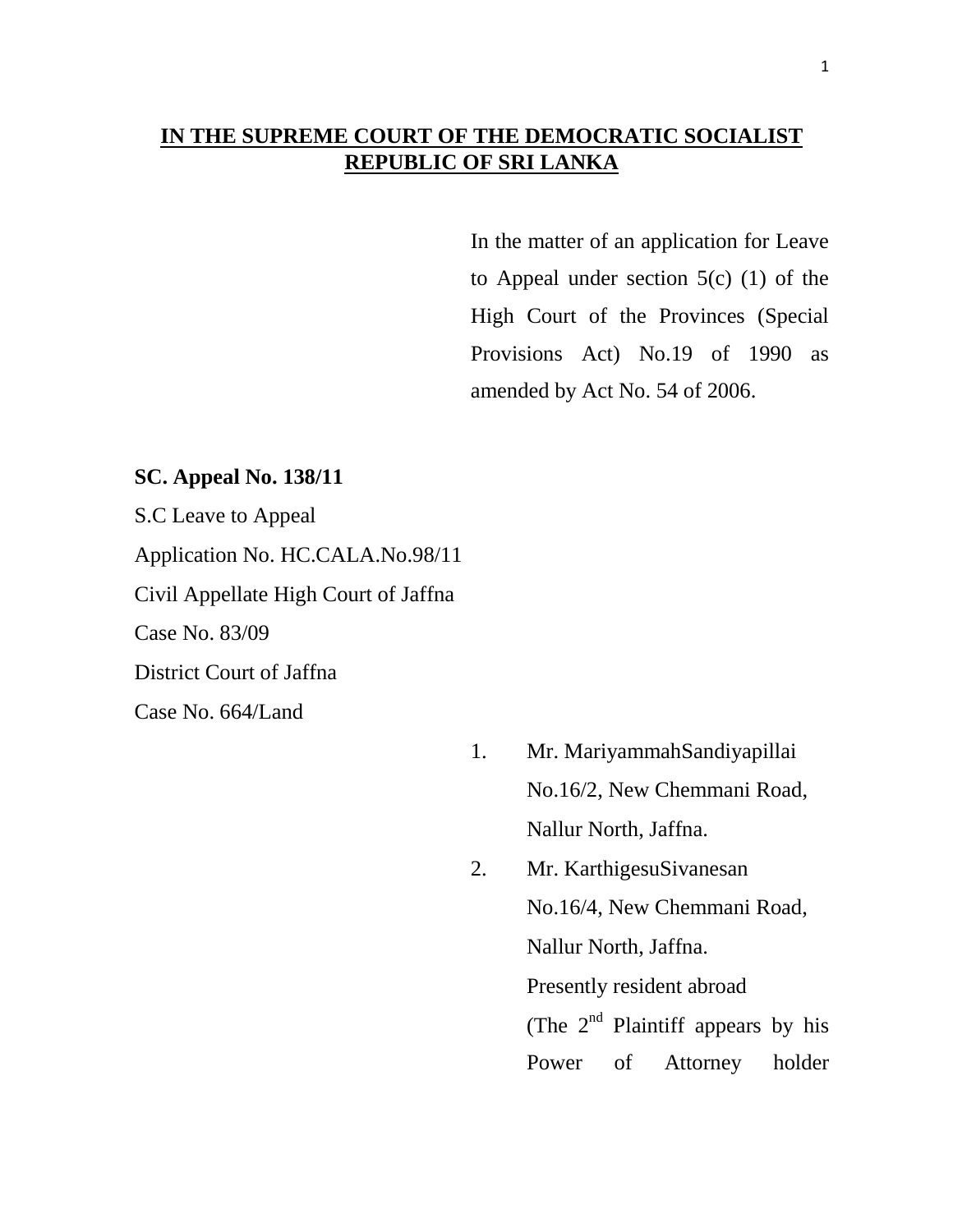KarthigesuPulendrarajah of the same address)

### **Plaintiff-Appellants-Petitioners**

## **Vs.**

- 1. KarunakaranNavartnasingham
- 2. Mrs. GuneluxumyMaheswaran (Widow)
- 3. VinayagamoorthyKumaraguru
- 4. Wife Thanaluxumy

All of New Chemmani Road Nallur North, Jaffna.

**Defendant-Respondents-Respondents**

| BEFORE    | SISIRA J.DE ABREW, J.                          |
|-----------|------------------------------------------------|
|           | UPALY ABEYRATHNE, J. &                         |
|           | NALIN PERERA, J.                               |
|           |                                                |
| COUNSEL : | Dr. Sunil F.A. Cooray instructed by            |
|           | S. Kumarasingham for the Plaintiff-Appellants- |
|           | Petitioners.                                   |

G. Jeyakumar with P.Krishanthan for the Defendant-Respondents-Respondents.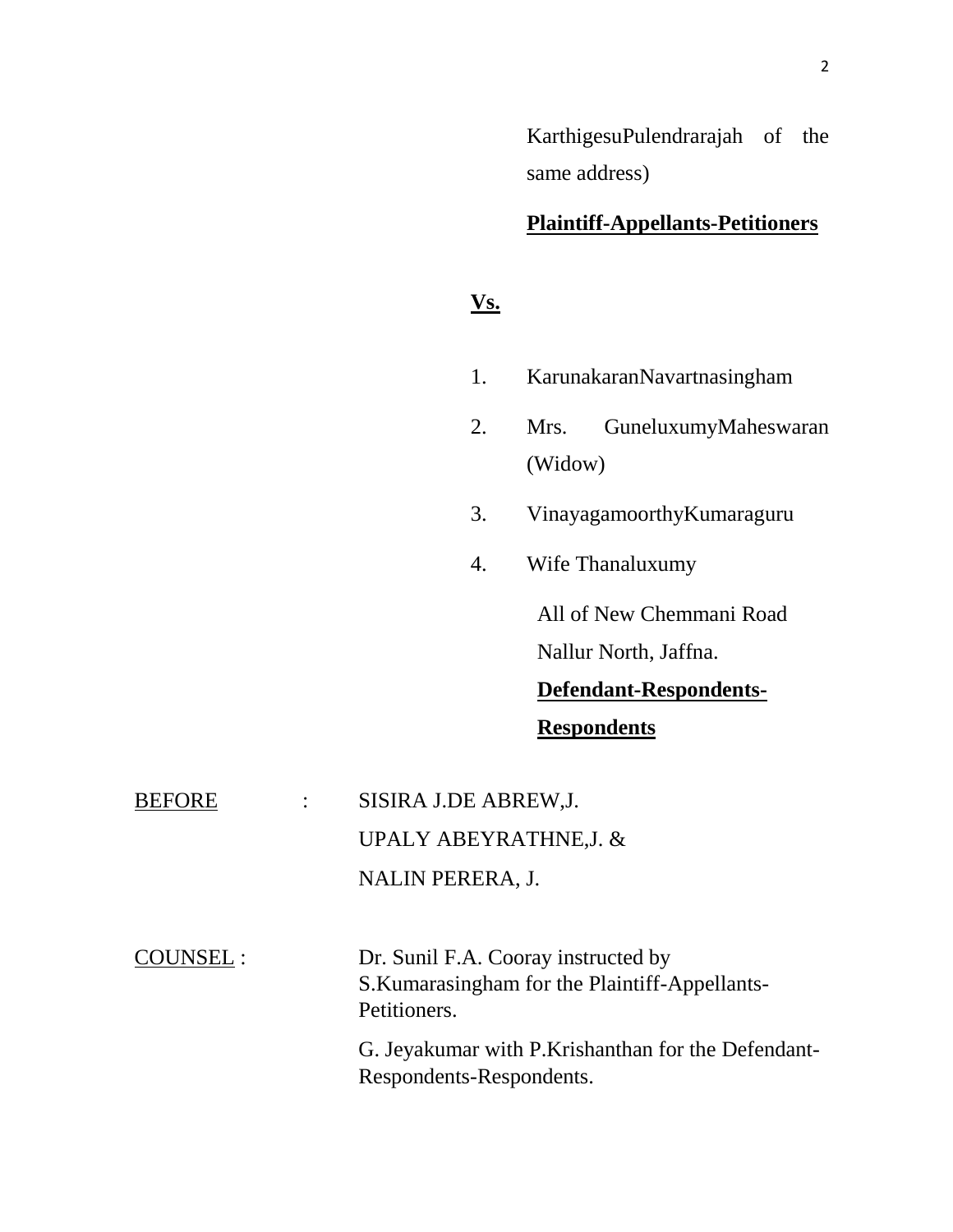#### Written Submissions of

the Appellants filed on : 08/11/2011

Written Submissions of

the Respondents filed on : 15/02/2012

ARGUED ON : 20.09.2016.

DECIDED ON : 3.11.2016

#### SISIRA J.DE ABREW J.

 Plaintiff-Appellant-Petitioners(hereinafter referred to as the Plaintiff-Appellants) filed action in the District Court of Jaffna against the Defendant-Respondent-Respondents (hereinafter referred to as the Defendant-Respondents) for, inter alia, a declaration of title that the Plaintiff-Appellants are entitled to 1/3 share of the land described in the schedule to the plaint. On the date of the trial the Defendant-Respondents submitted that the proxy of the Plaintiff-Appellant was defective. The learned District Judge agreed with the said submission and by his order dated 27.3.2009, dismissed the action of the Plaintiff-Appellants. Being aggrieved by the said order of the learned District Judge, the Plaintiff-Appellants appealed to the Civil Appellate High Court of Jaffna (hereinafter referred to as the High Court) and the said High Court by its judgment dated 11.2.2011, affirmed the order of the learned District Judge and dismissed the appeal.Being aggrieved by the said judgment of the High Court, the Plaintiff-Appellants have appealed to this court. This court, by its order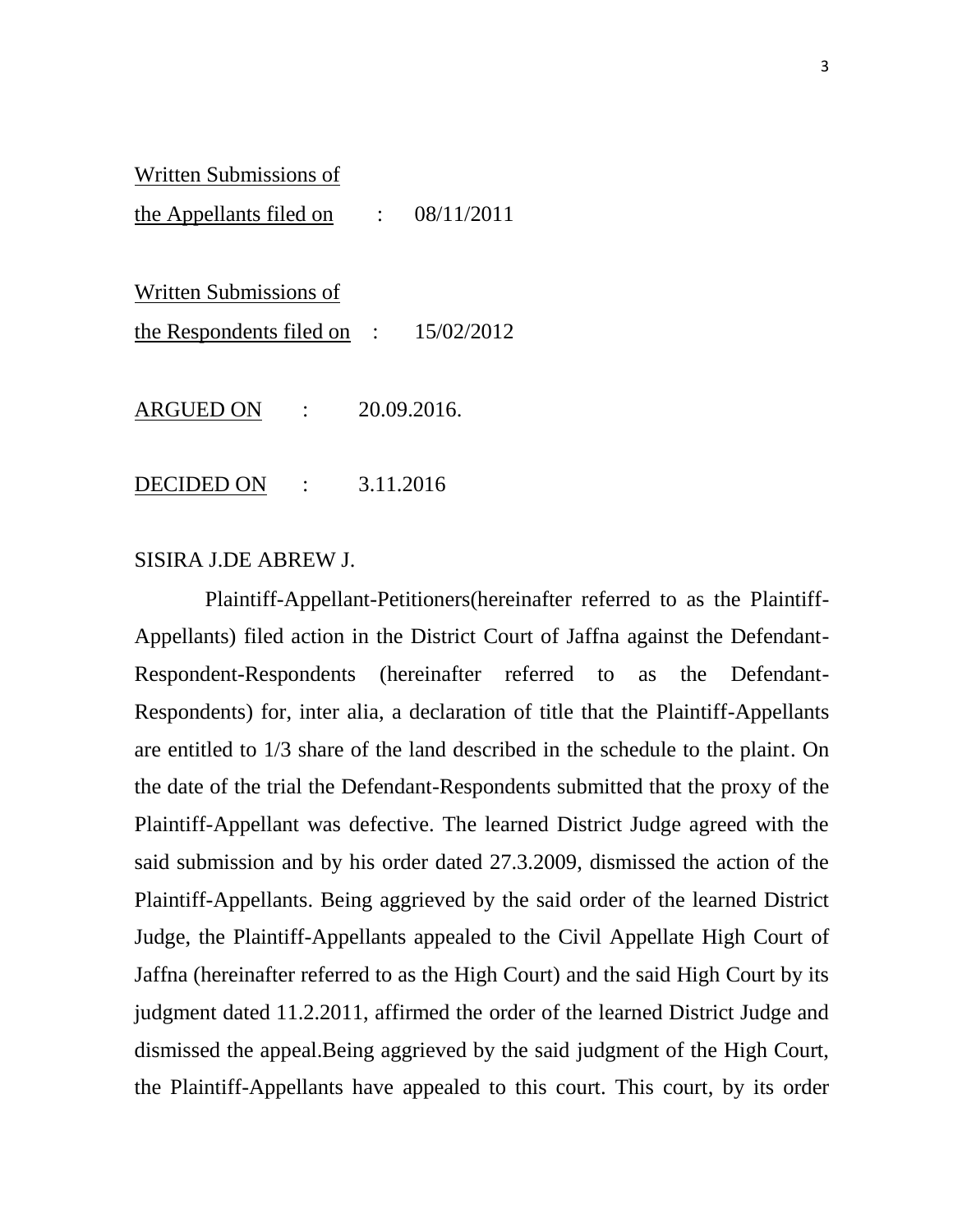dated 28.9.2011, granted leave to appeal on the questions of law set out in paragraph 53(a) to (f) of the petition dated 16.3.2011 which are set out below:

- 1. Is the judgment in case No. 83/09 in the Civil Appellate High Court of Jaffna one entered in disregard of the well established principle emerging from the decided cases that as long as there is authorization given to the registered Attorney to act on their behalf by the party/parties concerned the proxy is valid and the defects in such a proxy are curable?
- 2. Hasthe Civil Appellate High Court of Jaffna erred in holding that the proxy is invalid and non existence merely for the reason that it does not contain the necessary details?
- 3. Has the Civil Appellate High Court of Jaffna erred in failing to consider that the proxy has been signed by the  $1<sup>st</sup>$  Plaintiff and the Attorney (Power of Attorney holder) for the  $2<sup>nd</sup>$  the Plaintiff indicating authorization given by them to their Registered Attorney S. Kanagasingham and in as much as there is authorization the absence of necessary details which can be supplied with the permission of court will not render the proxy invalid?
- 4. Has the Civil Appellate High Court of Jaffna erred in failing to provide an opportunity to fill the omissions in the proxy and thereby repeated the same error by the District Court of Jaffna in the said case No.664/L?
- 5. Has the Civil Appellate High Court of Jaffna erred in failing to consider the said Registered Attorney from the date of filing the action on 30.2.2006 up to the filing of the Petition of Appeal and thereafter in pursuing the appeal had continued to do several acts and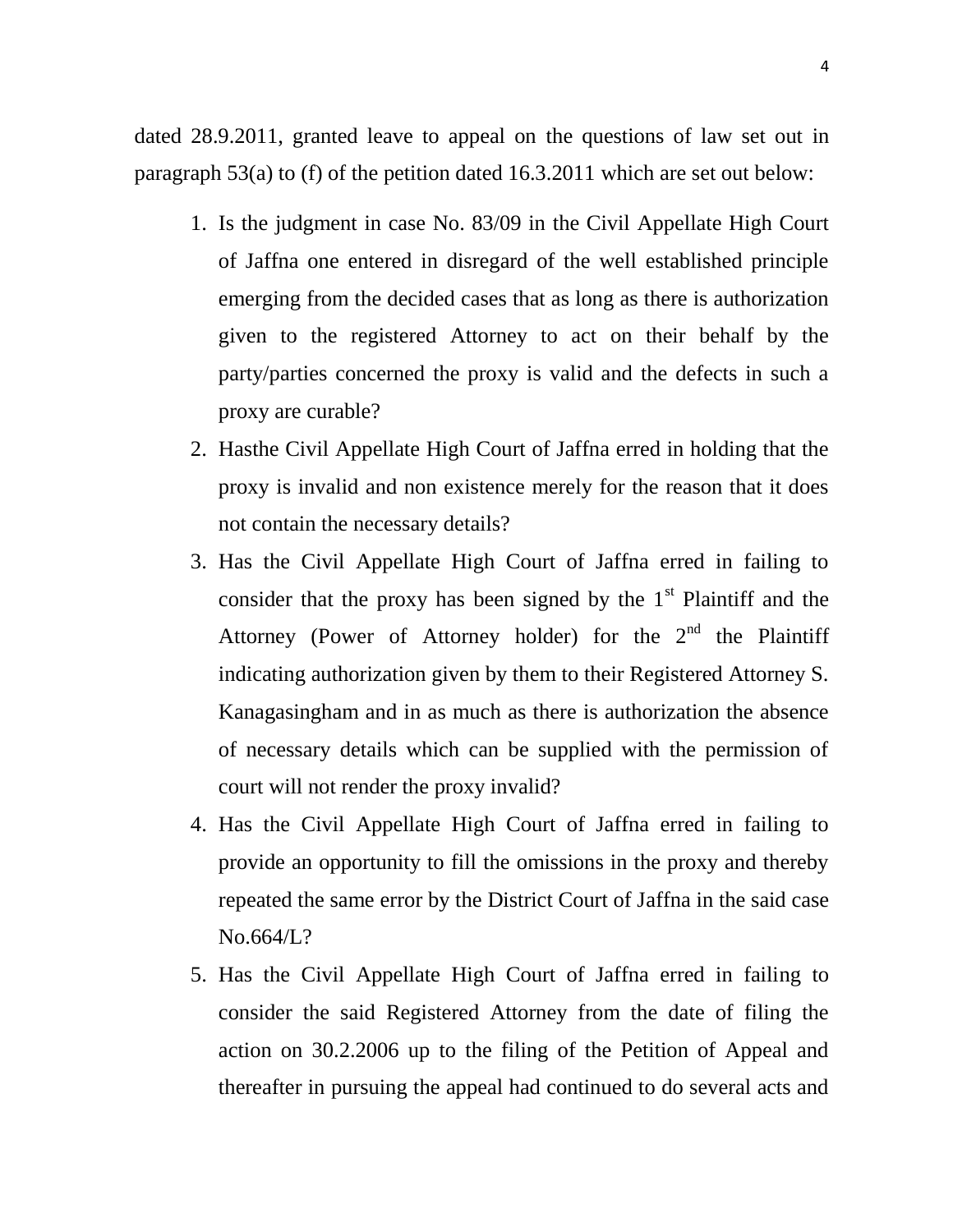taken several steps on behalf of the Plaintiff-Appellant in the said case NO.664/L and DC Jaffna (as reflected in journal entries and proceedings) and had stood authorized by the petitioners to do so and for that reason dismissal of the action is unjustifiable merely on the ground of absence of necessary in the proxy filed by the Petitioners?

6. Has the Civil Appellate High Court of Jaffna erred in not considering the effect of the case law relating to the question of proxy and given its judgment contrary to the decided cases?

The  $2<sup>nd</sup>$  Plaintiff-Appellant in this case has given a Power of Attorney to K Pulendrarasa to file the case. The learned District Judge, in his order, held that the proxy filed on behalf of the Plaintiff-Appellants was defective as it did not contain the date and the place where the authority was given to the Registered Attorney-at-Law by the Plaintiff-Appellant. The learned District Judge also held that the name that appears in the Power of Attorney is Puliyendrarasa but the name that appears in the proxy is Pulendrarasa. The learned High Court Judges summarized the grounds on which the case was dismissed bythe learned District Judge. The said grounds are as follows:

- 1. The name of the Power of Attorney filed by the Plaintiff-Appellants differed from the caption.
- 2. The proxy of the Plaintiff-Appellants did not contain necessary details and was not signed properly.

The learned High Court Judges however did not agree with the  $1<sup>st</sup>$  ground stated above as they were of the opinion that a correct Power of Attorney could be filed and that the caption could be amended with permission of court. The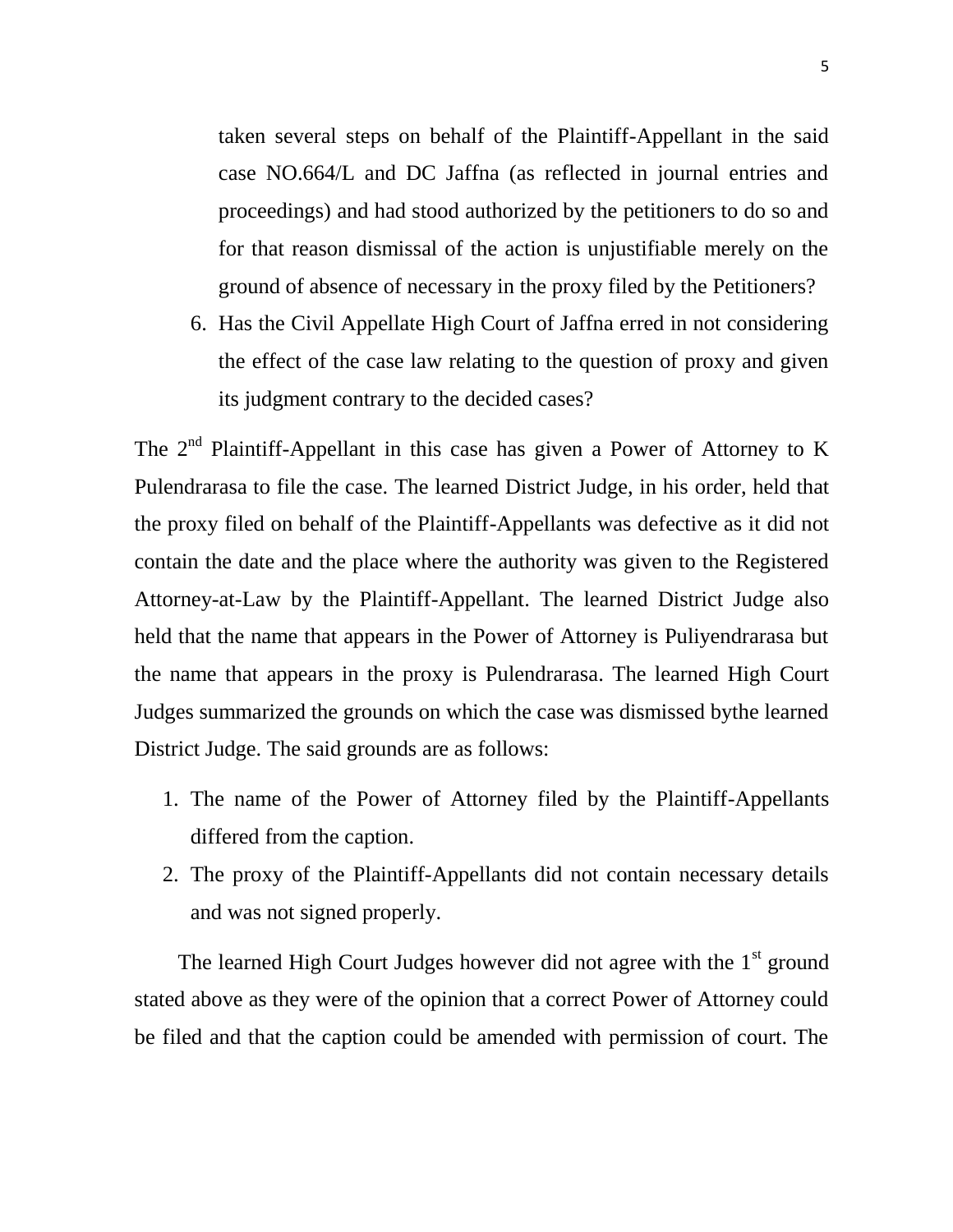learned High Court Judges held that the proxy was defective and made the following observation.

### *"This is a case of want of proxy as opposed to a defect in the proxy."*

Learned counsel for the Plaintiff-Appellants submitted that the defect of a proxy could be cured and that a case should not be dismissed on the ground that a proxy was defective. Learned counsel forthe Plaintiff-Appellants did not make submission on the basis that the proxy was correct. He admitted that there were certain defects in the proxy which could be cured. The most important question that must be decided in this case is whether or not the defective proxy filed on behalf of the Plaintiff-Appellant could be rectified and that opportunity should be given to the Plaintiff-Appellant to rectify the proxy. I now advert to this question. It is undisputed that Mr. Kanagasingham Attorney-at-Law has filed the proxy on behalf of the Plaintiff-Appellants and he was present throughout the case. It is also undisputed that there is a dispute between parties with regard to the land described in the plaint and it has been brought before court. When this type of dispute is brought before court, it becomes the duty of court to resolve the dispute. This duty of court which is considered to be sacred should not be trammelled by technical objections. To support this view, I rely on the judgment of Abrahams CJ in the case of Vellupillai Vs The Chairman Urban District Council Jaffna 38 NLR 464 wherein His Lordship observed thus: "This is a court of Justice, it is not an Academy of Law". In my view, when court observes a defect in a proxy filed on behalf of a litigant, an opportunity should be given to the litigant to rectify the error without suppressing the dispute between parties being resolved. However before I conclude, I would like to consider certain judicial decisions.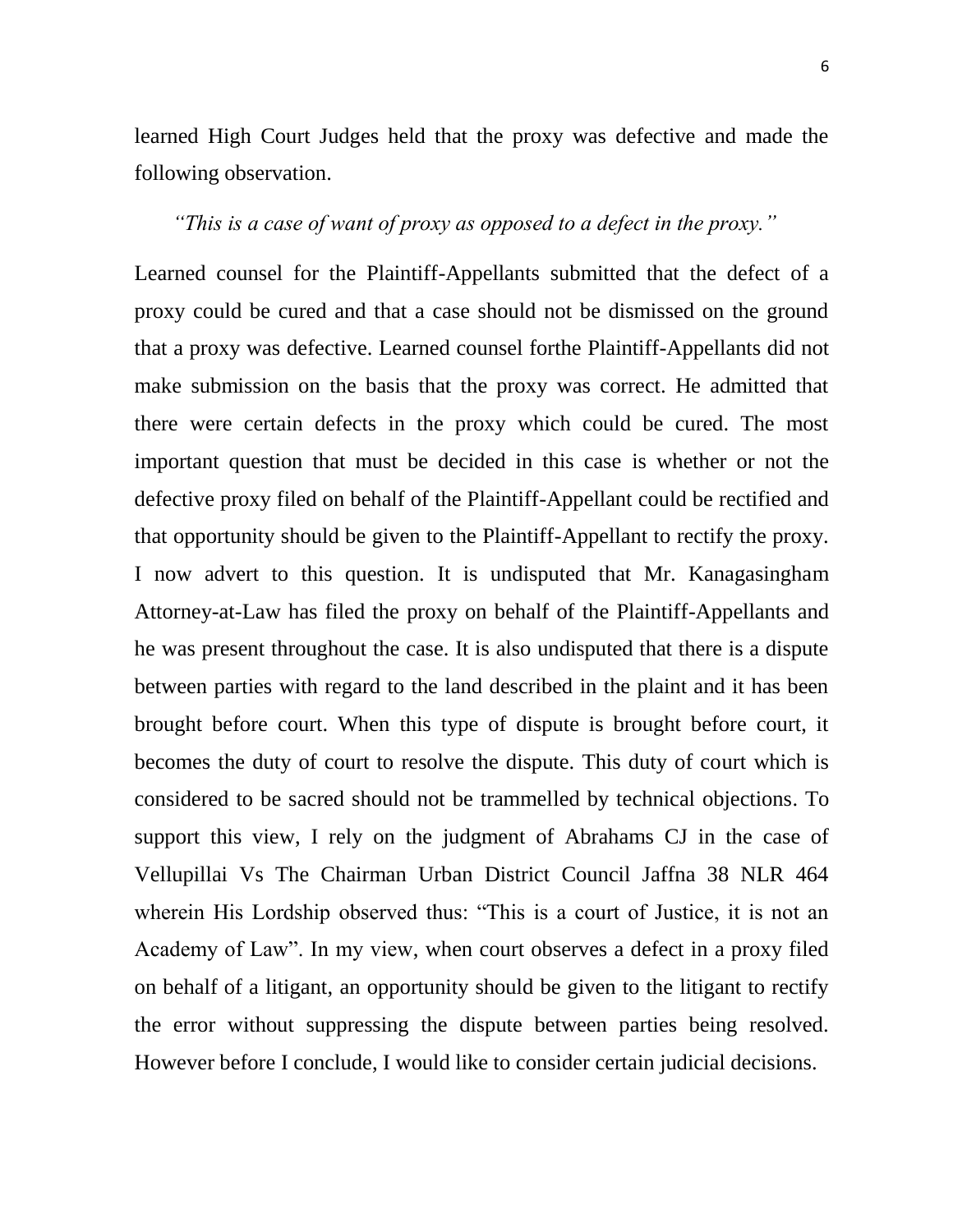In Treaby Vs Bawa 7 NLR 22 it was observed that

"*The plaintiff having, by an oversight, omitted to insert in the proxy which he had signed the name of the proctor whom he employed to appear before the Court and conduct his case, and the defendant having objected in his answer to the maintenance of the action against him:"*

 *It was held "that the proper course to adopt in such a case was not to order the plaint to be taken off the file and cast the plaintiff in costs, but to supply the omissions then and there and proceed with the case in due course."*

In K. Kadirgamadas Vs K Suppaiah 56 NLR 172 the following facts were observed:

> *"When the petition of appeal was filed on behalf of the defendants, the Proctor who presented it had not been appointed in writing, as required by section 27 of the Civil Procedure Code, to act for some of the appellants. He was so appointed after the appealable time had expired. He had, however, without objection from any of the parties, represented all the defendants at various stages of the proceedings earlier.*

> *Supreme Court held "that the irregularity in the appointment of the Proctor was cured by the subsequent filing of a written proxy."*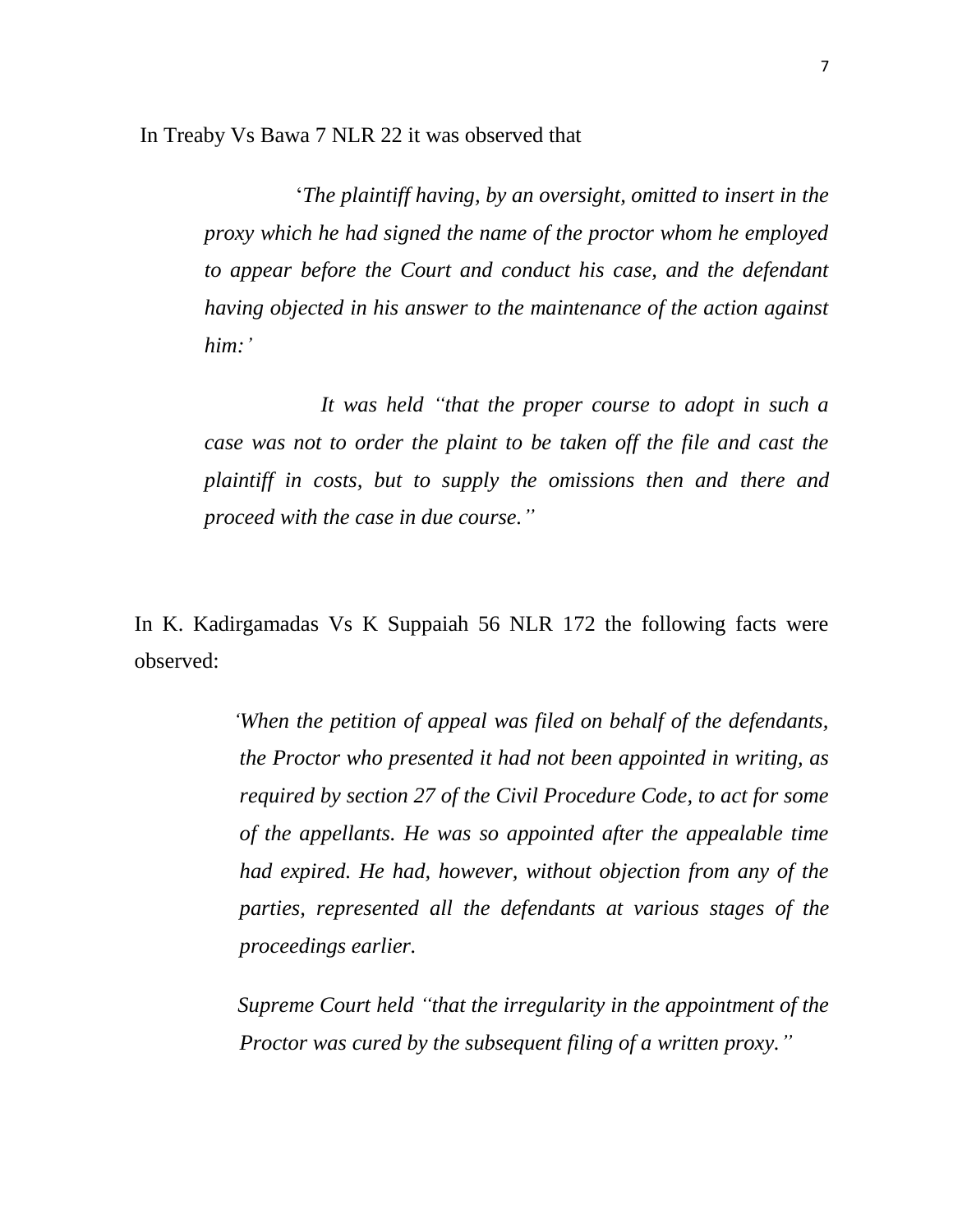In Paul Coir (Pvt) Ltd Vs Waas [2002] 1SLR 13 the following facts were observed:

> *"The plaintiff filed action on 24. 12. 1992 to recover Rs. 400,000/- plus interest andcosts from the defendant company (the defendant). On15. 12. 1994, the date of trial, objection was taken for the first time by the plaintiff's counsel that the proxy of the defendant was defective. The counsel moved that the proxy and the answer filed by the defendant be rejected and the action be fixed for trial ex parte. Both parties filed written submissions on this application, and the same attorney-at-law for the defendant filed a fresh proxy in his favour, along with his written submissions. The fresh proxy ratified and confirmed that the same attorney-at-law had earlier acted on behalf of the defendant with his authority, consent, concurrence and approval.*

*While the first proxy was signed by one Director with his rubber stamp affixed but not bearing the common seal of the company, the fresh proxy bore the common seal of the company with signatures of two Directors as required by section 34 (1) (a) of the Companies Act, No. 17 of 1982 and Article 110 (1) of the Articles of Association of the Company".*

### *Supreme Court held:*

*"(1) If according to the intention of parties the attorney-at-law had in fact the authority of his client to do what was done on his behalf although in pursuance of a defective appointment, in the absence of*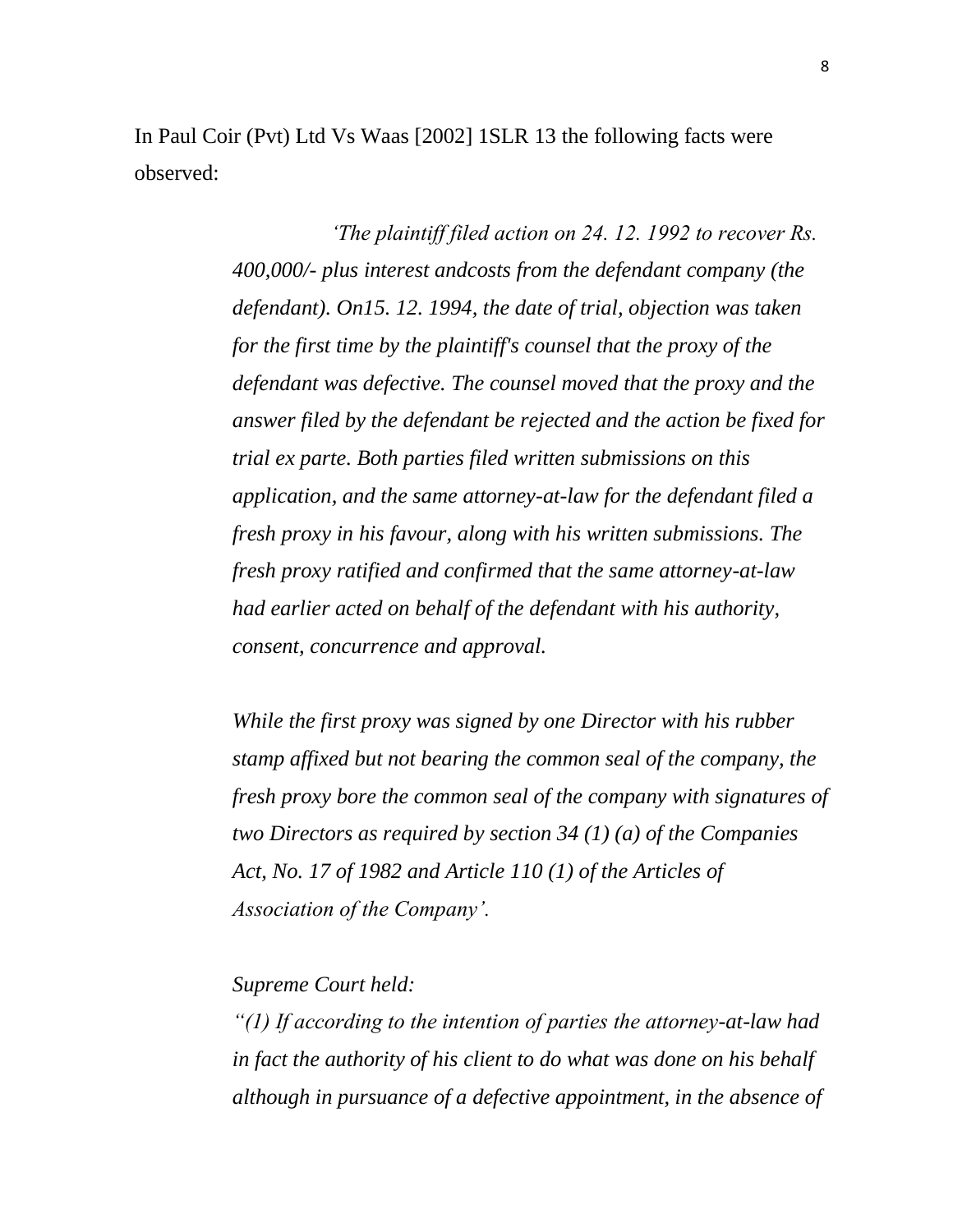*a legal bar, the defect could be cured. The provisions of section 34 (1) (a) of the Companies Act, though specific, are similar to the general provisions of section 27 of the Code. So are the provisions of Article 110 (1) of the defendant's Articles of Association. Such provisions are directory and not mandatory.*

*(2) The fresh appointment (proxy) filed in this case cured any defect arising out of alleged non-compliance with section 34 (1) (a) of the Companies Act and Article 110 (1) of the Articles of Association of the defendant Company."*

For the above reasons, I hold that defects in a proxy filed on behalf of a party in a case could be rectified and that an opportunity should be given to the party to rectify the defects. In my view the learned District Judge has fallen in to grave error when he dismissed the case without giving an opportunity to Plaintiff-Appellants to rectify the defects in the proxy. The learned Judges of the High Court too have fallen into the grave error when they dismissed the appeal without considering the above legal literature. When I consider aforementioned matters, I hold that the District Court and High Court should have permitted the Plaintiff-Appellants to rectify the defects in the proxy and proceeded with the case. In these circumstances I answer the  $1<sup>st</sup>$  to  $4<sup>th</sup>$  and the  $6<sup>th</sup>$ questions of law raised by the Plaintiff-Appellants in the affirmative. The  $5<sup>th</sup>$  question of law does not arise for consideration in view of the answer given to the  $1<sup>st</sup>$  to  $4<sup>th</sup>$  and  $6<sup>th</sup>$  questions of law.

 For the above reasons, I set aside the order of the District Court dated 27.3.2009 and the judgment of the High Court dated 11.2.2011 and direct the